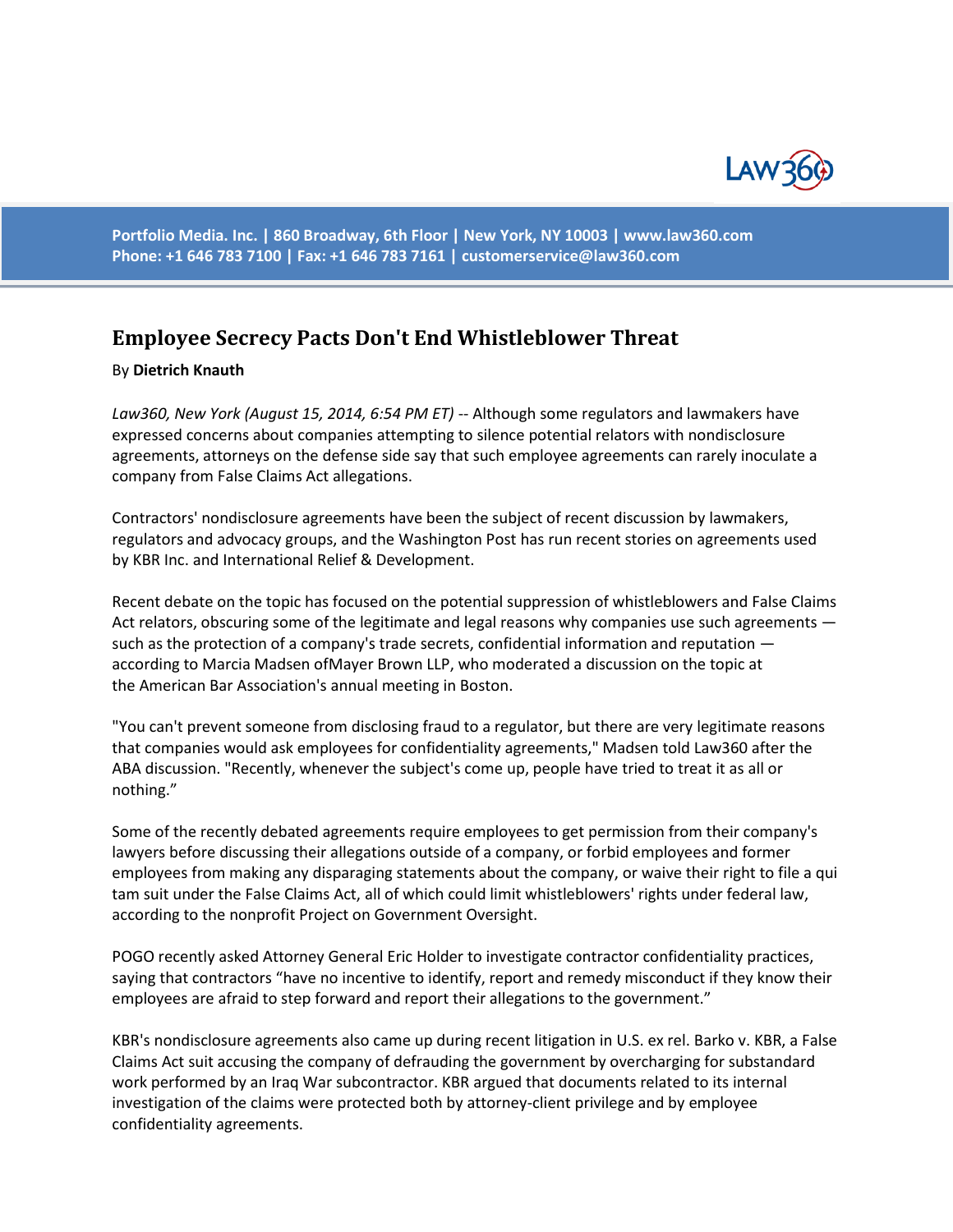The most expansive confidentiality agreements should be challenged, or else they run the risk of discouraging oversight of federal spending, according to POGO General Counsel Scott Amey.

"If companies force employees to sign nondisclosure and confidentiality statements, and the employee or the government never challenges them, the companies are in control and able to conceal the subject of the report," Amey said. "These agreements are a new attempt to silence people who want to step forward when they see questionable activities. I think these agreements are ripe for a challenge, and we'll see balancing between the rights of the company and the rights of the whistleblowers."

But balance doesn't mean that confidentiality agreements will go away entirely, according to the ABA panelists.

The key question when examining confidentiality agreements is whether they get in the way of the government's ability to investigate fraud, according to Kelley Hauser, a trial attorney with the Department of Justice. Hauser said at the ABA meeting that the DOJ would generally challenge overly broad confidentiality agreements that discourage an employee from reporting fraud or agreements that require relators to waive their standing as qui tam relators after a suit has already been filed.

"Conceptually trade secret protection, noncompetes, we don't have problems with those clauses," Hauser said. "The clauses that we have problems with are the clauses that would eliminate an incentive for a whistleblower to come forward. Filing a qui tam is a powerful incentive to come forward with allegations of fraud, and if you're going to try to get a relator to release that, we may have a problem with that and we may challenge that, and we've been successful in that area."

And in cases where legitimate confidentiality agreements are in place, the DOJ has tools to compel necessary testimony despite those agreements, Hauser said.

Scott MacKay, vice president and general counsel at Lockheed Martin Information Systems & Global Solutions, said that companies should look to craft confidentiality agreements that can legally protect a company from the release of damaging information and that contractors could try to get employees to waive their standing in future qui tam suits as part of a severance agreement.

"It's probably not a great practice to try to gag people, because it's going to be unsuccessful, but I do think there are parameters that you can very legitimately seek from a departing employee, in consideration of a payment, to limit your potential exposure, consistent with the case law," McKay said.

Under recent case law, it's harder to get confidentiality agreements to stand up if they're signed before an employee leaves. But if an employee takes money and waives his or her right to file a qui tam suit as part of a severance package, courts have upheld the waiver.

The Fourth Circuit decided against an employee who took such a severance package and later filed a quit tam suit in its 2010 decision in U.S. ex rel. Radcliffe v. Purdue Pharma LP. In that case, plaintiff Mark Radcliffe alleged that Purdue defrauded the government by selling the more expensive Oxycontin when a cheaper generic would have served just as well. When Purdue brought up the waiver in the severance agreement, Radcliffe argued that the agreement only covered lawsuits related to Purdue's liability to him, personally, not claims on behalf of the government, but the Fourth Circuit sided with Purdue.

Courts have also taken the approach of separating the question of standing in qui tam suits from the